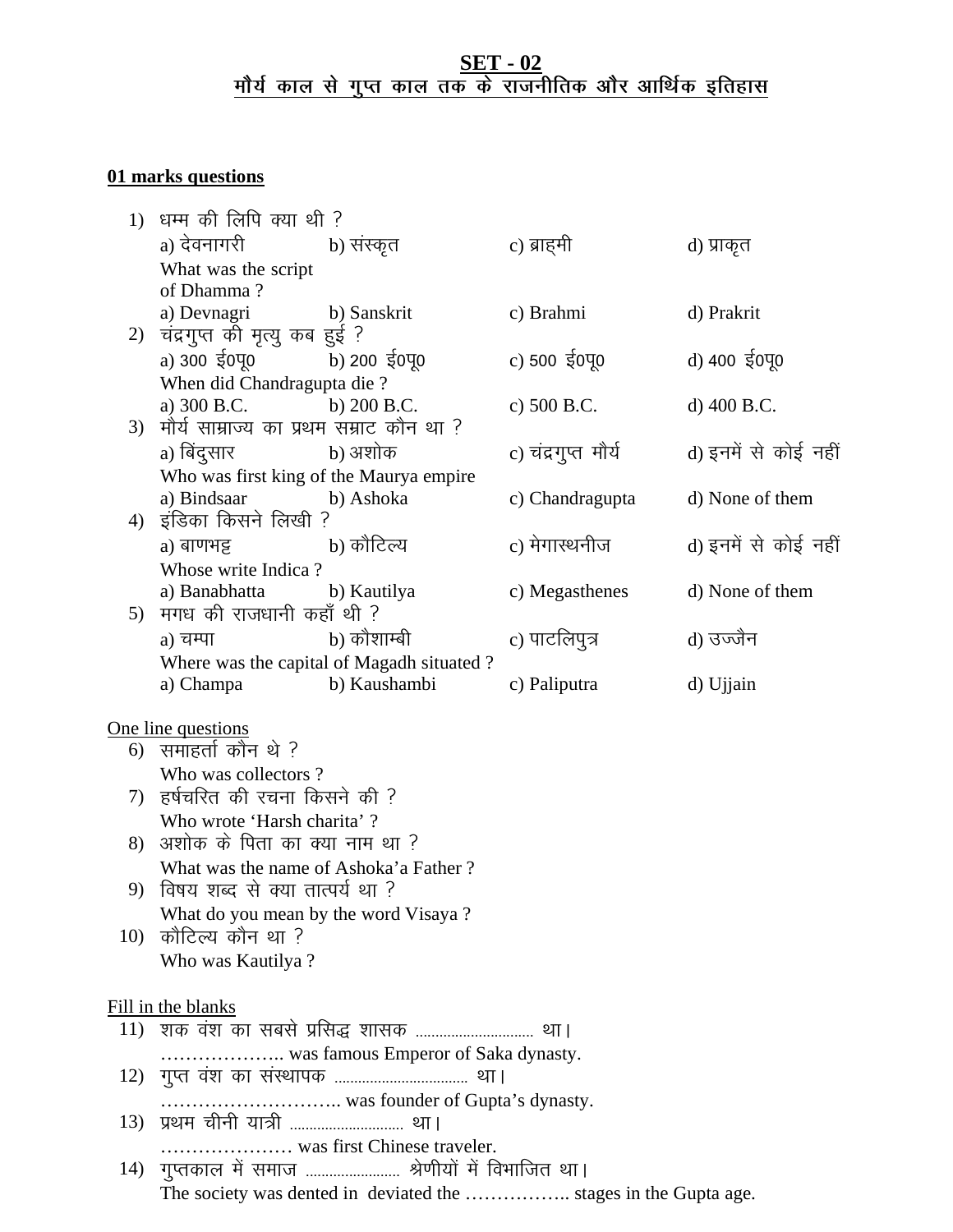15) सम्राट अशोक ने कलिंग पर .................... ई0 में विजय प्राप्त की।

#### **02 marks questions**

- 1) भारतीय इतिहास के अध्ययन के प्रमुख स्रोत कौन–कौन है। What are the sources of study of Indian History ?
- 2) पहली बार किस अंग्रेज अधिकारी ने ब्राहमी तथा खरोष्ठी लिपियों को पढ़ा ? Which British officer read the Brahmi and Kharosti script for the fist time.?
- 3) मौर्य साम्राज्य की नींव किसने और कब रखी ? Who laid the foundation of Maurya empire and when ?
- $4)$  बिंदुसार कौन था ? Who was Bindusar ?
- 5) जातक कथा क्या है ? What are Jatakas.
- 6) अशोक ने अपने अभिलेख किस भाषा तथा किस लिपि में लिखे ? In which language and script Ashoka wrote his inscription ?
- 7) कनिष्क के दरबार के दो विद्वानों के नाम बताएँ। Write the name of the two scholars of the Council of Kanishka.
- 8) आर्यभट्ट कौन था ? उसकी एक रचना का नाम लिखें। Who was Aryabhatta ? Name a book written by him.
- 9) गुप्तकाल में बनाए गए किन्हीं दो मंदिरों के नाम लिखें। Write the name of the two temple made in Gupta period.
- 10) चीनी यात्री फाहयान ने किसके शासन काल में भारत की यात्रा की ? In who's reign the chinese pilgrim Fa-Hien travelled India ?

## **05 marks questions**

- 1) सेलह महाजन पदों पर टिप्पणी लिखें। Write a note on sixteen Mahajanpadas.
- 2) मौर्य साम्राज्य के केन्द्रीय शासन का वर्णन करें। Explain thye central and administration of Maurya empire.
- 3) अशोक के धम्म प्रचार के क्या—क्या उपाय किए ? What measures Ashoka took in the preach of Dhamma ?
- 4) मौर्य साम्राज्य की सामाजिक दशा कैसी थी ? What was the social condition of Mauryan empire ?
- 5) कनिष्क के शासन काल का वर्णन करें। Explain the reign of Kanishka ?
- 6) गुप्त शासकों के इतिहास के स्रोतों का वर्णन करें। Explain the sources of history of the Gupta period.
- 7) गुप्त काल के किन्हीं 5 शिक्षा केन्द्रों का वर्णन करें। Name 5 Educational centres of the Gupta period.
- 8) गुप्त काल की धार्मिक स्थिति कैसी थी ? What was the religious condition of Gupta period.
- 9) अभिलेखों को पढने में आनेवाली किन्हीं 5 कठिनाइयों को लिखें। What kinds of difficulties come in studying the inscriptions ?
- 10) गुप्त काल की चित्रकला किस प्रकार की थी ? What kind of paintings were made in the Gupta period ?
- 11) गुप्त काल में वाणिज्य तथा व्यापार के विकास का वर्णन करें। Explain the development of the trade and business of the Gupta period.
- 12) अशोक के धम्म पर टिप्पणी लिखें। Write a note on the Dhamma of Ashoka.
- 13) कौटिल्य तथा मेगास्थनीज के अनुसार मौर्य साम्राज्य की सैन्य प्रणाली किस प्रकार की थी ?